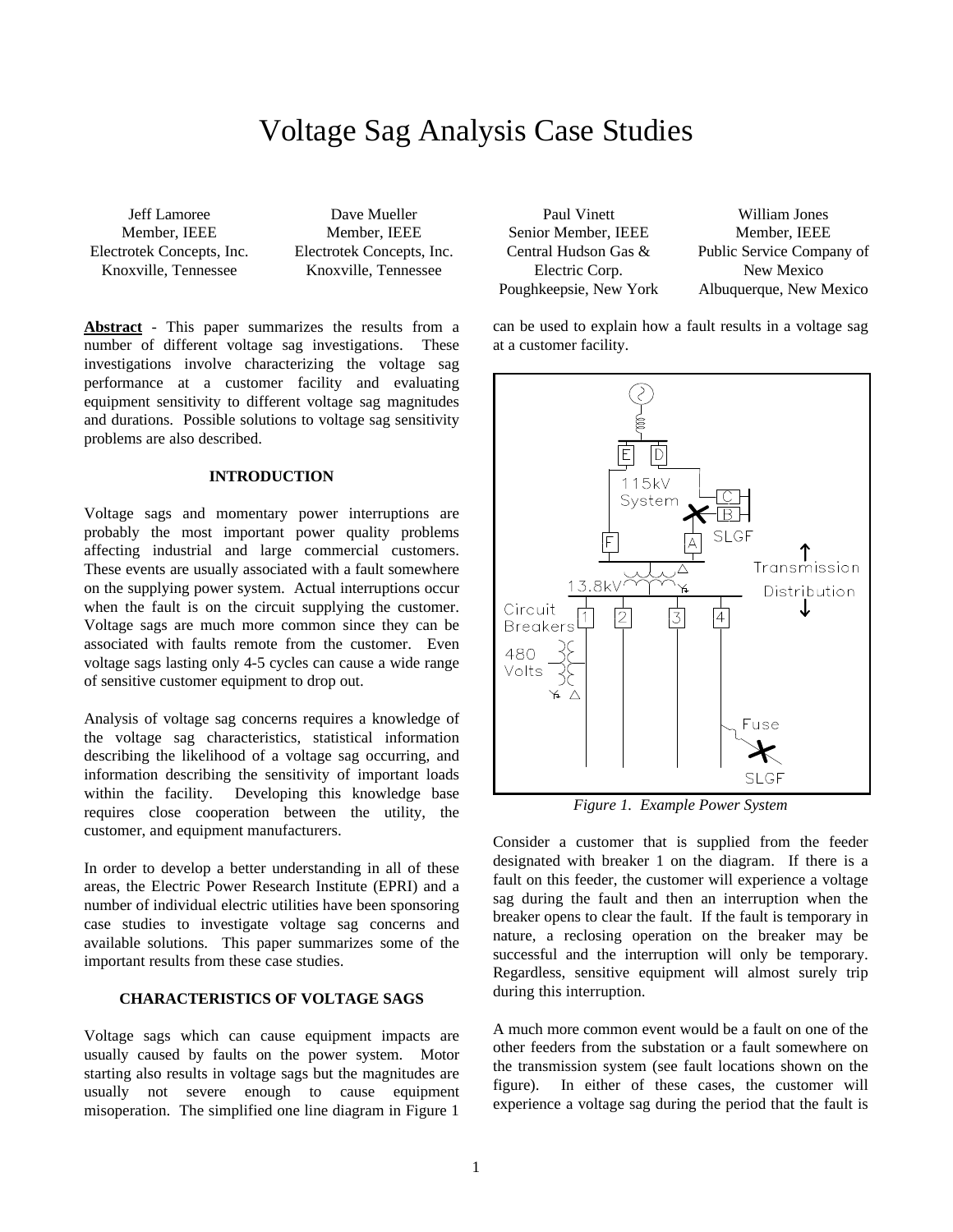actually on the system. As soon as breakers open to clear the fault, normal voltage will be restored at the customer. Figure 2 is a plot of the rms voltage vs. time and the waveform characteristic at the customer location for one of these fault conditions.



*Figure 2. Example Voltage Sag Characteristic During a Fault on a Parallel Feeder Circuit*

The waveform given in Figure 2 is typical of the customer voltage during a fault on a parallel feeder circuit that is cleared quickly by the substation breaker. The total duration of the fault is 150 msec, or about nine cycles. The voltage during a fault on a parallel feeder will depend on the distance from the substation to the fault location. A fault close to the substation will result in a much more significant sag than a fault near the end of the feeder. Figure 3 shows the voltage sag magnitude at the plant bus as a function of fault location for an example system. Note that a single line-to-ground fault condition results in a much less severe voltage sag than a three phase fault condition due to a delta-wye transformer connection at the plant.



*Figure 3. Plant Phase-to-Phase Bus Voltage (%) as a Function of Fault Location on a Parallel Feeder*

Transmission related voltage sags are normally much more consistent in duration than distribution voltage sags. Because of the large amounts of energy associated with transmission faults, they are cleared as soon as possible. This normally corresponds to 3-6 cycles, which is the total time for fault detection and breaker operation.

Normally, customers do not experience an interruption for a transmission system fault. Transmission systems are looped or networked, as opposed to distribution systems which are radial. This means that if a single line trips, or is out of service, the remaining system supplies the load. If a fault occurs as shown on the 115 kV system, the protective relaying will sense the faults and breakers A and B will open to clear the fault. While the fault is on the transmission system, the entire power system, **including the distribution system**, will experience a voltage sag.

Figure 4 shows the magnitude of measured voltage sags at an industrial plant supplied from a 115 kV system. Most of the voltage sags were 10-30% below nominal voltage, and no momentary interruptions were measured at the plant during the monitoring period (almost one year).



*Figure 4. Industrial Plant Sag Magnitude Data (magnitudes are in % below nominal voltage)*

Figure 5 gives a three dimensional plot illustrating the number of sags experienced as a function of both the voltage sag magnitude and the duration. This is a convenient way to completely characterize the actual or expected voltage sag conditions at a site. Evaluating the impact of voltage sags at a customer plant involves estimating the number of voltage sags that can be expected as a function of the voltage sag magnitude and then comparing this with the equipment sensitivity.

The estimates of voltage sag performance are developed by performing short circuit simulations to determine the plant voltage as a function of fault location throughout the power system. Total circuit miles of line exposure that can affect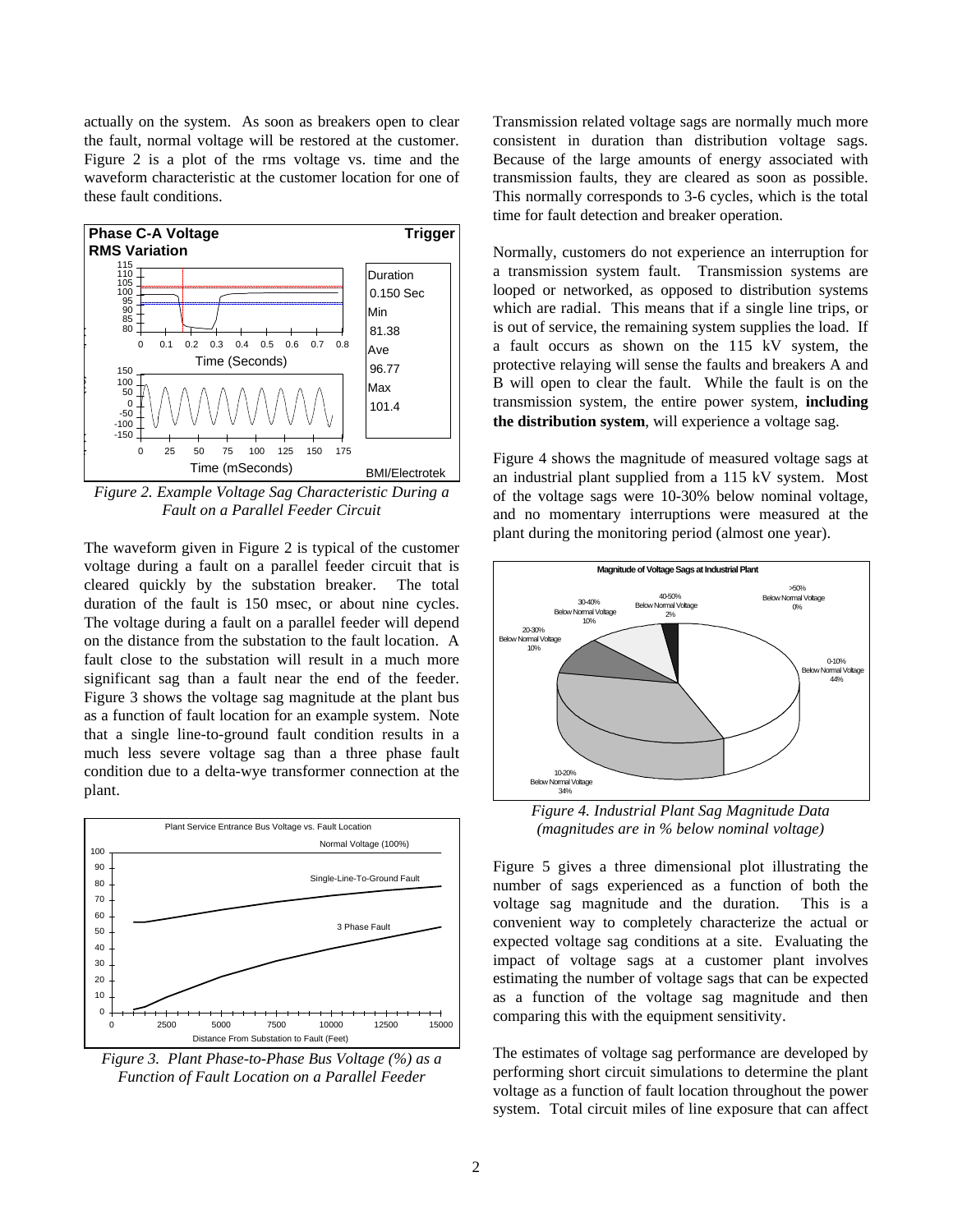the plant (area of vulnerability) are determined for a particular voltage sag level. Historical fault performance (faults per year per 100 miles) can then be used to estimate the number of sags per year that can be expected below that magnitude. Finally, a chart such as the one in Figure 6 can be constructed breaking down the expected voltage sags by magnitude and cause (voltage level of faulted line). This information can be used directly by the customer to determine the need for power conditioning equipment at sensitive loads in the plant.



*Figure 5. Voltage Sag Events as a Function of Magnitude and Duration*



*Figure 6. Estimated Voltage Sag Performance at Customer Site as a Function of Faulted Line Voltage and Voltage Sag Level*

#### **EXAMPLES OF EQUIPMENT SENSITIVITY**

Determining equipment sensitivity can be the most difficult task when analyzing voltage sag concerns. The sensitivity of equipment presented here was determined as part of EPRI Power Quality Case Studies that dealt specifically with voltage sag problems.

#### **Chiller Controls**

Process controllers can be very sensitive to voltage sags. An electronic component manufacturer was experiencing problems with large chiller motors tripping off-line during voltage sag conditions. The chillers supply water to an entire chip manufacturing and testing facility. During extreme voltage sags, enough chillers may trip to affect manufacturing, causing large monetary losses.

A 120 V, 15 VA process controller which regulates water temperature was thought to be causing individual chillers to trip. This controller was tested using a voltage sag simulator for voltage sags from 0.5-1000 cycles in duration. The controller was found to be very sensitive to voltage sags, tripping at around 80% voltage, regardless of the duration. The results of this test is shown in Figure 7.



*Figure 7. Process Controller Ride-Through Capability*

## **Chip Testers**

Electronic chip testers are very sensitive to voltage variations, and because of the complexity involved, often require 30 minutes or more to restart. In addition, the chips involved in the testing process can be damaged, and several days later, internal electronic circuit boards in the testers may fail. A chip tester consists of a collection of electronic loads, printers, computers, monitors, etc. If any one component of the total package goes down, the entire testing process is disrupted. The chip testers can be 50 kVA and larger in size.

There were 17 voltage sags causing a loss of load in IBM's sensitive tester room during the 12 months April 1, 1991 through March 31, 1992. The testers are located in a facility fed from a 13.2 kV distribution system. Of the 17 total events, 13 were on the 13.2 kV distribution system and 4 were on the 115 kV system. The sags ranged in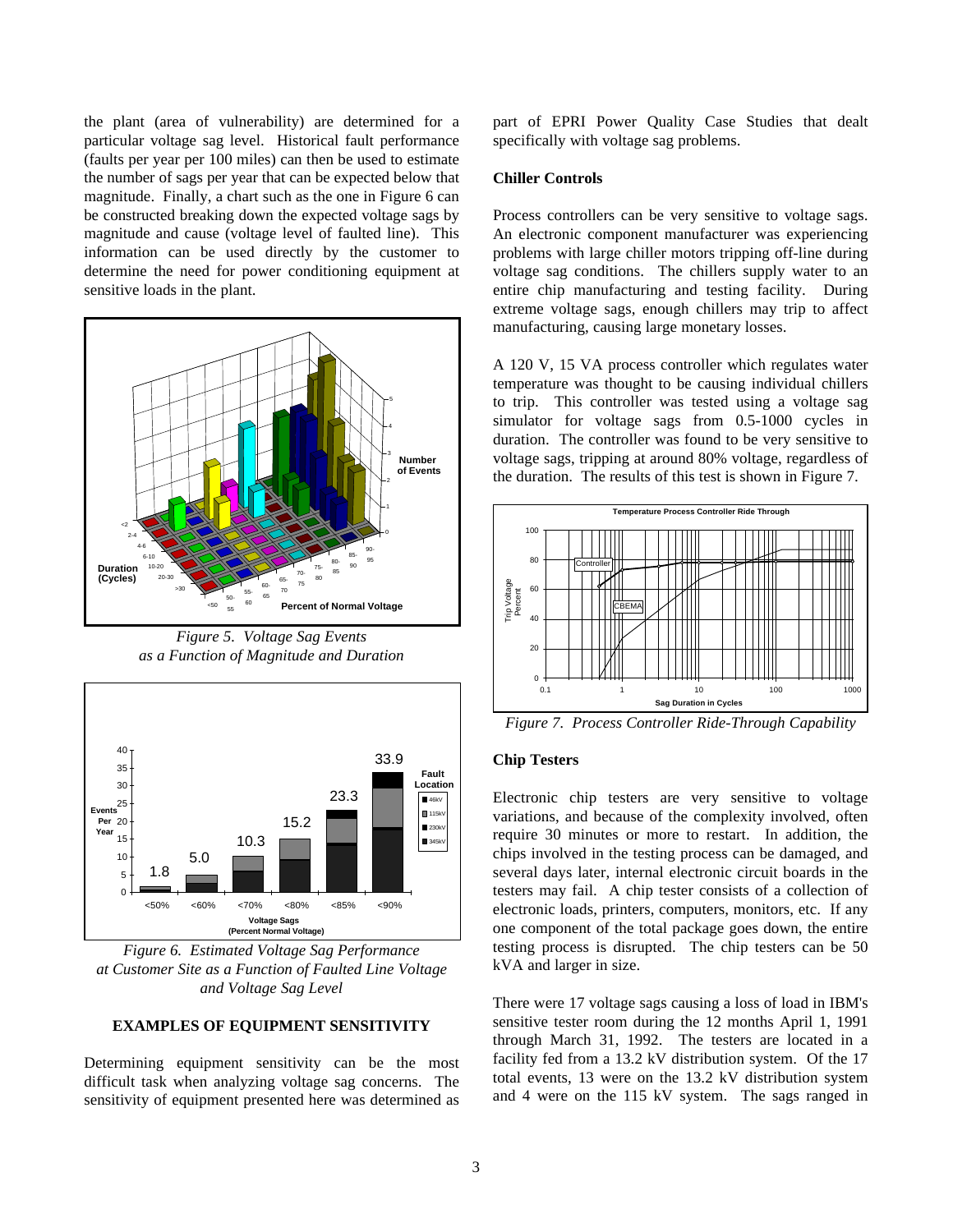magnitude from 14-100% below nominal. The testers typically dropped out if the voltage fell below 85% of nominal.

The following figure is a summary of all the disturbances recorded during that time period. As can be seen from the figure, most voltage sags recorded fell very close to the trip setting of the chip testers (80-85%) and are less than 100 cycles in duration.



*Figure 8. Summary of Voltage Sag Events at Chip Tester Location*

#### **DC Drives**

DC drives are used in many industrial processes, including printing presses and plastics manufacturing. The plastics extrusion process is one of the common applications where voltage sags can be particularly important. The extruders melt and grind plastic pellets into liquid plastic. The liquid plastic may then be blown up into a bag or processed in some other way before a winder winds the plastic on to spools.

During a voltage sag, the controls to the dc drives and winders may trip. These extrusion operations are typically completely automated and an interruption can cause very expensive cleanups and restarting requirements. Losses can be on the order of \$10,000 per event and a plant fed from a distribution system may experience 20-25 events per year.

From preliminary monitoring results, it has been determined that the extruders begin to have problems when the voltage sags to only 88% of nominal which indicates a very high level of sensitivity. Faults many miles away from the plant will cause voltage sags down to the 88% level.

Even protecting only the winders and controls does not help all the time. When the controls and winders are protected and a voltage sag occurs, the controls and winders continue to operate properly. However, the dc drives slow down. If the voltage sag is severe enough, the dc drives slow down too much, causing the bag to break, resulting in the same problem as before. Therefore, the dc drives also need to be protected to ride through all voltage sags.

The following figure is a disturbance measured at the plant that caused a number of the dc drives to trip. As can be seen from the figure, the event was less than a cycle. This illustrates the sensitivity of the equipment.



*Figure 9. Measured Voltage Sag Disturbance Causing Extruders to Trip*

#### **Programmable Logic Controllers**

This is an important category of equipment for industrial processes because the entire process is often under the control of these devices. The sensitivity to voltage sags varies greatly but portions of an overall PLC system have been found to be very sensitive. The remote I/O units, for instance, have been found to trip for voltages as high as 90% for a few cycles. The following figure shows the results of voltage sag ride through testing on two different programmable logic controllers. The figure shows the difference between an old and new version of the same PLC. The newer, Type 1 controller is sensitive at 50-60% of nominal voltage, while the older, Type 2 PLC could ride through zero voltage for 15 cycles. This illustrates how electronic equipment is becoming more sensitive to voltage variations.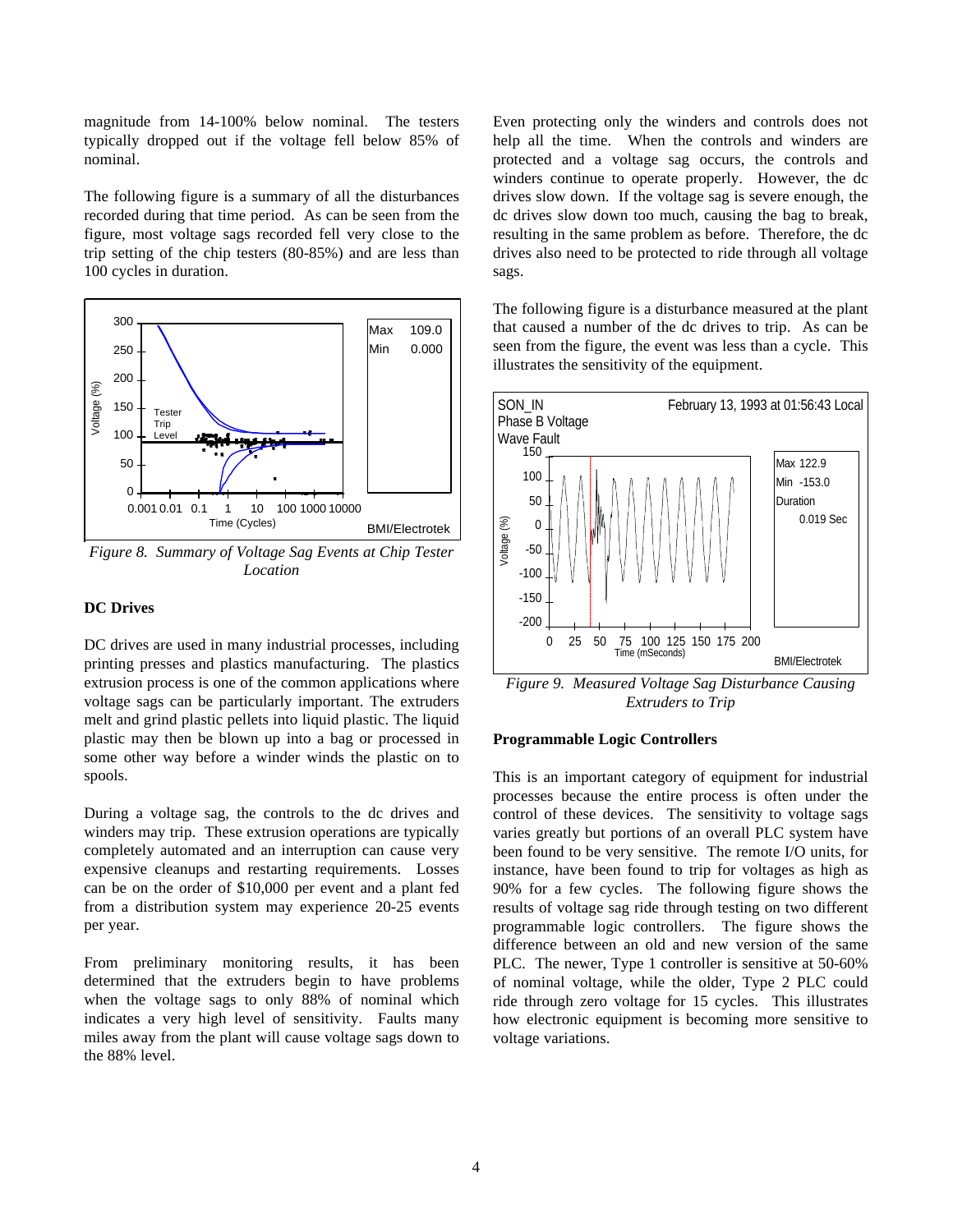

*Figure 10. Programmable Logic Controller Ride Through Capability*

#### **Machine Tools**

Machine tools can be very sensitive to voltage variations. Often, robots or complicated machines are used in the cutting, drilling, and metal processing that is required when specialized parts are produced. Any variation in voltage can affect the quality of the part that is being machined.

Another reason machine tools are sensitive to voltage variations is for safety reasons. Robots generally need very constant voltage to operate properly and safely. Any voltage fluctuations, especially sags, may cause unsafe operation of the robot or machine. Therefore, these types of machines are often set to trip at voltage levels of only 90%.

#### **SOLUTIONS TO VOLTAGE SAG PROBLEMS**

Several things can be done by both the utility and customer to reduce the number and severity of voltage sags and to reduce the sensitivity of equipment to voltage sags.

#### **Utility Solutions**

Utilities derive important benefits from activities that prevent faults. These activities not only result in improved customer satisfaction, but prevent costly damage to power system equipment. Utilities have two basic options to continue to reduce the number and severity of faults on their system:

- 1. Prevent faults
- 2. Modify fault clearing practices

Fault prevention activities include tree trimming, adding line arresters, insulator washing, and adding animal guards. Insulation on any transmission system cannot withstand the most severe lightning strokes, but any line that shows a trend toward lightning-induced faults is usually investigated. Tower footing resistance is an important factor in back flashovers from static wire to a phase wire. If the tower footing resistance is high, the surge energy from a lightning stroke will not be absorbed by the ground as quickly. Tower footing resistances should be as low as possible especially in high lightning areas.

Improved fault clearing practices may include adding line reclosers, eliminating fast tripping, adding loop schemes, and modifying feeder design. These practices may reduce the number and/or duration of momentary interruptions and voltage sags but utility faults can never be eliminated completely.

#### **Customer Solutions**

Customer solutions usually involve power conditioning for sensitive loads. Proper application of power conditioning equipment requires an understanding of the capabilities of the device. Also important is a definition of the requirements of sensitive or critical loads. The figure below is a schematic of the general approach used. Power conditioning equipment is used to isolate equipment from high frequency noise and transient power disturbances, or to provide voltage sag ride through capability, or both.



*Figure 11. General Approach for the Application of Power Conditioning Equipment*

There are several solutions currently available that will provide ride through capability to critical loads.

- Motor-Generator Sets (M-G Sets)
- Uninterruptible Power Supplies (UPSs)
- Ferroresonant, Constant Voltage Transformers (CVTs)
- Magnetic Synthesizers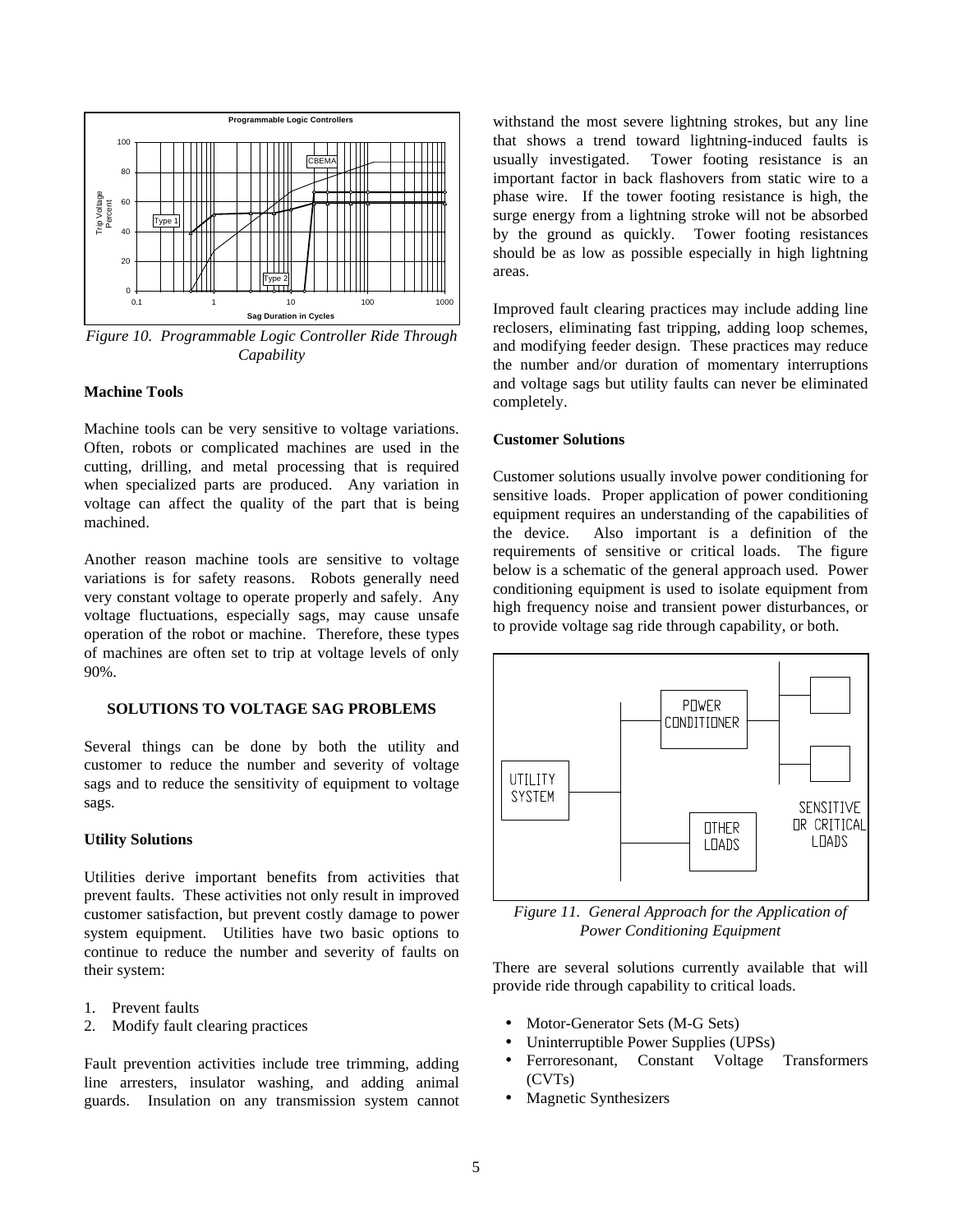• Superconducting Storage Devices (SSDs)

**M-G Sets** usually utilize flywheels for energy storage. They completely decouple the load from the electric power system. Rotational energy in the flywheel provides voltage regulation and voltage support during undervoltage conditions. M-G sets have relatively high efficiency and low initial capital cost.



*Figure 12. Motor-Generator Set*

**UPSs** utilize batteries to store energy that is converted to a usable form during an outage or voltage sag. UPS technology is well established and there are many different UPS configurations to choose from.



*Figure 13. UPS Configurations*

**CVTs** can be used to improve voltage sag ride through capability. CVTs are especially attractive for constant, low power loads. Variable loads, especially with high inrush currents, present more of a problem for CVTs because of the tuned circuit on the output. CVTs are basically 1:1 transformers which are excited high on their saturation curves, thereby providing output voltage which is not significantly affected by input voltage variations.

The following figure shows the voltage sag ride through improvement of a process controller fed from a 120 VA CVT.



*Figure 14. Voltage Sag Improvement with CVT*

**Magnetic Synthesizers** are generally used for larger loads. A load of at least several kVA is needed to make these units cost effective. They are often used to protect large computers and other sensitive electronic equipment.

The magnetic synthesizer is an electromagnetic device which takes incoming power and regenerates a clean, three-phase ac output waveform, regardless of input power quality. A block diagram of the process is shown in the figure below.



*Figure 15. Block Diagram of Magnetic Synthesizer*

The following figure shows a magnetic synthesizer's voltage sag ride through capability as compared to the CBEMA curve, as specified by one manufacturer.